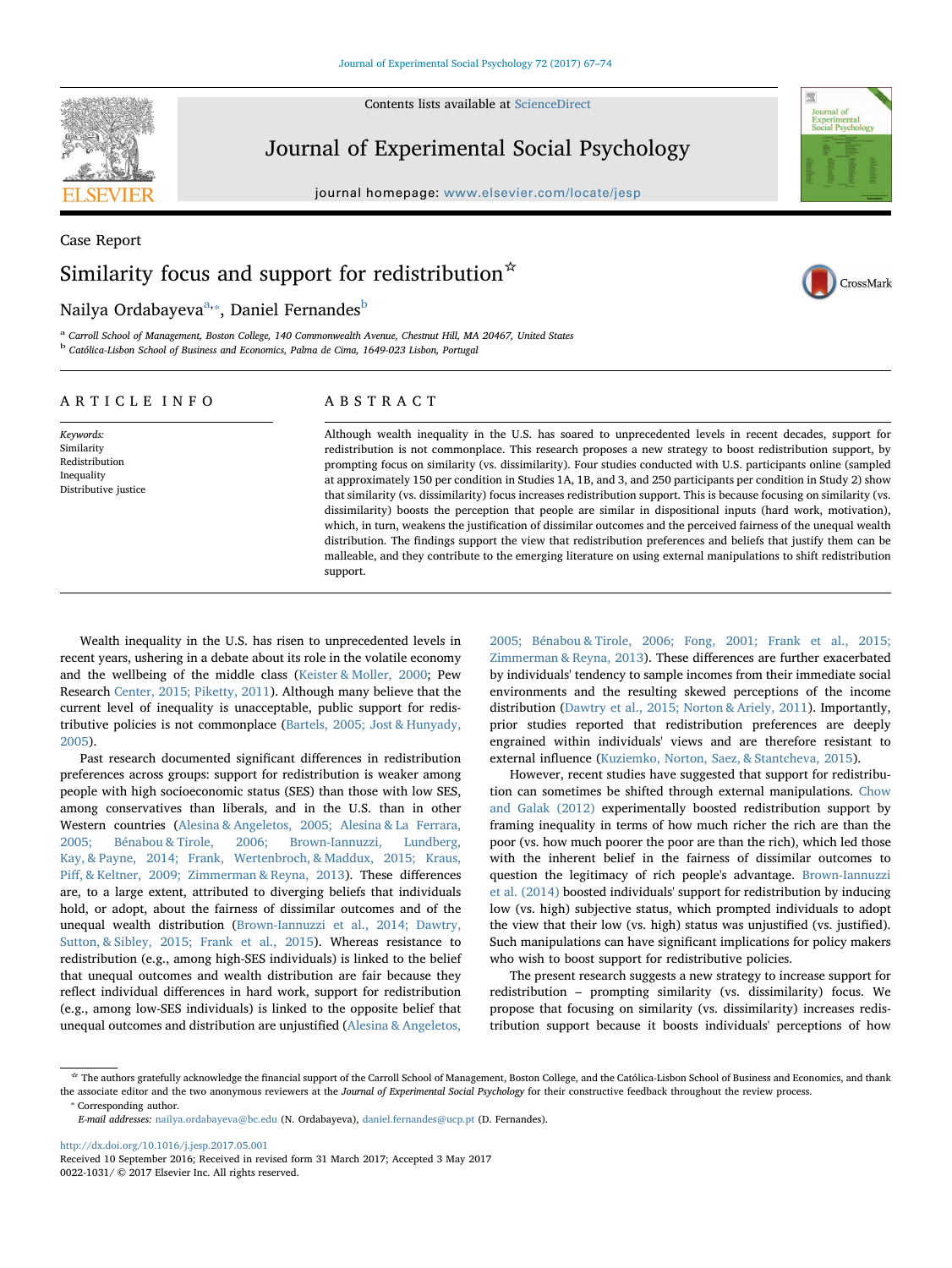similar people are in dispositional inputs (hard work and motivation), which, in turn, lowers the justification of people's dissimilar outcomes and the perceived fairness of the unequal wealth distribution.

#### 1. The effect of similarity (vs. dissimilarity) focus

Prior work showed that preferences for redistribution are determined, to a large extent, by the degree to which individuals believe that success is determined by hard work (rather than luck) and that inequality is fairly reflective of individual qualities ([Alesina & Angeletos, 2005; Fong, 2001; Frank et al., 2015](#page-7-3)). Opponents of redistribution view the unequal wealth distribution as fair and dissimilar individual outcomes as justified because they reflect legitimate differences in individuals' hard work, whereas proponents of redistribution view the unequal wealth distribution as unfair and dissimilar individual outcomes as unjustified because individuals may be similar in their dispositional inputs (how hard they work) but have varying degrees of luck or opportunity ([Alesina & La Ferrara, 2005;](#page-7-8) [Fong, 2001; Frank et al., 2015](#page-7-8)). Hence, an important source of differences in redistribution preferences is the extent to which individuals think that people are similar (or dissimilar) in their dispositional inputs, which, in turn, informs judgments of how justified people's dissimilar outcomes are and how fair the resulting wealth inequality is.

We predict that focusing on similarity (vs. dissimilarity) in an unrelated task will boost perceptions of similarity of individuals' dispositional inputs in the social environment. This is because, according the Selective Accessibility Model ([Mussweiler & Strack, 1999;](#page-7-9) [Strack & Mussweiler, 1997](#page-7-9)), when making comparisons, individuals selectively generate information that tests, and seeks to confirm, the hypothesis that the target is similar or dissimilar to the reference. When similarity (vs. dissimilarity) focus is induced in an unrelated task (e.g., by listing similarities vs. dissimilarities between pictures, [Markman & Gentner, 1997](#page-7-10)), individuals engage in similarity (vs. dissimilarity) testing, which produces assimilation (vs. contrast) of the target to the reference [\(Mussweiler, 2001; Mussweiler,](#page-7-11) [Rüter, & Epstude, 2004](#page-7-11)). For example, after similarity (vs. dissimilarity) focus was prompted in a picture task, people assimilated (vs. contrasted) judgments of their social life to that of a hypothetical person ([Mussweiler, 2001\)](#page-7-11), and estimated a numeric stimulus such as the height of Mount Everest to be more (vs. less) similar to a previously encountered anchor ([Chaxel, 2014; Mussweiler, 2002](#page-7-12)).

We expect that, when prompted to judge the social environment (individuals comprising the socioeconomic system) while choosing their preferred level of redistribution, people with similarity (vs. dissimilarity) focus will perceive greater similarity among individuals. Specifically, similarity focus will boost the perceived similarity of individuals' dispositional inputs, rather than their other dimensions such as external circumstances or outputs (wealth or income), because dispositional attributions of individual outcomes are automatic and dominant, whereas external attributions require extra time and cognitive resources [\(Gilbert & Jones, 1986; Gilbert, Krull, & Pelham, 1988;](#page-7-13) [Kestemont, Vandekerckhove, Ma, Van Hoeck, & Van Overwalle, 2013](#page-7-13)). For example, admission officers attributed students' high grades to their intellectual ability and discounted the role of favorable conditions such as grade inflation at students' home institutions [\(Moore, Swift,](#page-7-14) [Sharek, & Gino, 2010](#page-7-14)).

Since the perceived similarity of individuals' dispositional qualities significantly shapes beliefs about the fairness of dissimilar outcomes and of wealth inequality, we expect that the higher perceived similarity of individuals' dispositional inputs (resulting from similarity focus) will boost support for redistribution. In other words, we predict that similarity (vs. dissimilarity) focus will boost the perceived similarity of individuals' dispositional inputs, which will, in turn, weaken the justification of dissimilar outcomes and lower the perceived fairness of the unequal wealth distribution. This will ultimately boost support for redistribution. Four studies test this hypothesis. Study 1A tests the

effect of similarity focus on support for redistributive taxes. Study 1B tests this effect on support for redistributive spending policies. Study 2 tests the psychological process. Study 3 tests whether the effect holds with a practical manipulation of similarity focus. We report all measures, manipulations, and exclusions.

## 2. Study 1A: support for redistributive tax policies

Study 1A tested the effect of similarity focus (vs. dissimilarity focus or no focus) on support for redistributive taxes. We expected redistribution support to be higher in the similarity condition than in the dissimilarity condition. We also expected the dissimilarity condition to not differ from the control (no focus) condition, because in Western cultures where our studies were set, the need for individual uniqueness is ubiquitous and inferences of individuals' distinctiveness, or dissimilarity, from others are central to people's baseline perceptions of self and others [\(Brewer, 1991; Wong & Ahuvia, 1998\)](#page-7-15). Notably, additional differences between the dissimilarity and control conditions may emerge in other cultures.

## 2.1. Method

The G\*Power 3 program ([Faul, Erdfelder, Lang, & Buchner, 2007\)](#page-7-16) identified that we needed a sample size of 150 to detect a medium effect size of f = 0.25 with sufficient power (1- $\beta$  > 0.80). We recruited 456 U.S. participants ( $M_{\text{age}} = 33$ , 53% female) online (on Amazon Mechanical Turk) for financial compensation. The data collection goal was set at obtaining a larger sample of approximately 150 participants in each condition to ensure sufficient power in an online, nonlaboratory environment ([Goodman & Paolacci, 2017; Simcox & Fiez,](#page-7-17) [2014\)](#page-7-17).

To manipulate similarity focus, we adopted a procedure from [Mussweiler \(2002\).](#page-7-18) Participants saw two black-and-white pictures ([Markman & Gentner, 1997\)](#page-7-10), and they listed the similarities between pictures (similarity focus condition), dissimilarities between pictures (dissimilarity focus condition), or they described one picture in detail (control condition, as in [Chaxel, 2014\)](#page-7-12).

Afterwards, participants indicated the degree to which they would support or oppose two redistributive tax policies from [Chow and Galak](#page-7-7) [\(2012\):](#page-7-7) a new tax on individuals earning more than \$1 million and a new tax on individuals earning more than \$5 million (from  $1 =$  "Strongly Oppose" to  $7 =$  "Strongly Support";  $r = 0.911$ ,  $M = 5.53, SD = 1.50$ .

To check whether the effect of similarity focus depends on political ideology, we included a 7-item scale of ideology [\(Nail, McGregor,](#page-7-19) [Drinkwater, Steele, & Thompson, 2009\)](#page-7-19), in which participants indicated support for capital punishment, abortion\*, gun control, socialized healthcare\*, same-sex marriage\*, illegal immigration\*, and Democrats\* (\* marks reverse-scaled items; from 1 = "Strongly Against" to 9 = "Strongly Favor"; high scores indicated conservatism;  $\alpha$  = 0.84,  $M = 4.55$ ,  $SD = 1.93$ ). We also included a single-item scale of ideology ([Jost, 2006;](#page-7-20) from  $1 =$  "Extremely Liberal" to  $9 =$  "Extremely Conservative";  $M = 4.44$ ,  $SD = 2.09$ ).

## 2.2. Results

All 456 participants indicated support for a \$1 million tax, and 455 indicated support for a \$5 million tax. We averaged support across two tax policies into an index of redistribution support.

An ANOVA on the index of redistribution support with focus (similarity vs. dissimilarity vs. control) as a fixed factor revealed a significant effect of focus,  $F(2, 453) = 5.313$ ,  $p = 0.005$ ,  $\eta_p^2 = 0.023$ . Similarity focus significantly boosted redistribution support ( $M = 5.84$ ,  $SD = 1.27$ ) over dissimilarity focus ( $M = 5.43$ ,  $SD = 1.59$ , simple contrast  $p = 0.019$ , Cohen's  $d = 0.14$ ) and the control condition  $(M = 5.31, SD = 1.56, p = 0.002, d = 0.18)$ . Redistribution support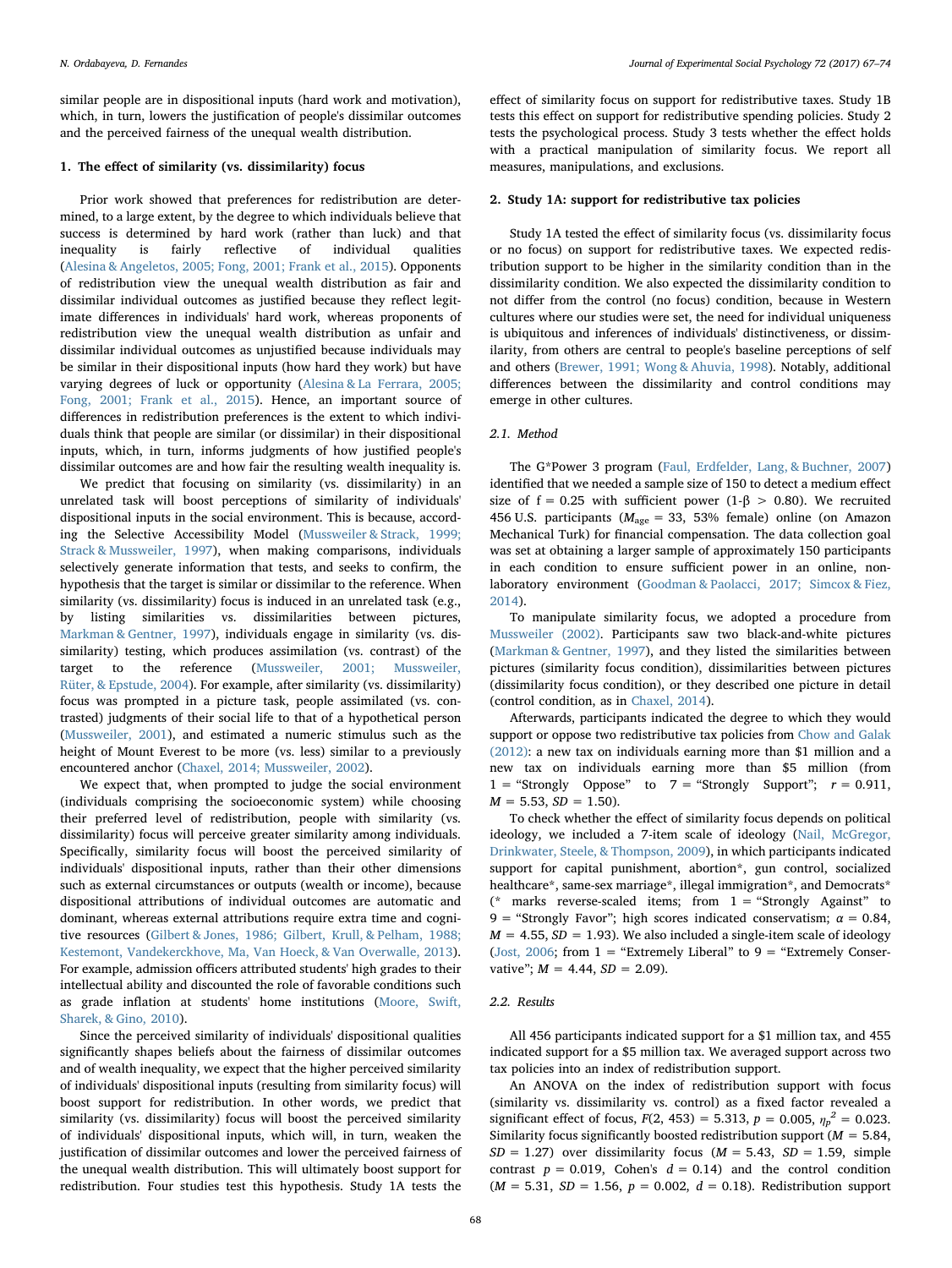#### <span id="page-2-0"></span>Table 1

Studies 1A-3: Regression results (coefficient estimates and standard errors).

|                                 | Study 1A   | Study 1A <sup>a</sup> | Study 1B                 | Study 2    | Study 3   |
|---------------------------------|------------|-----------------------|--------------------------|------------|-----------|
| Similarity                      | $0.45***$  | $0.40**$              | $0.63***$                | $0.19**$   | $0.31**$  |
|                                 | (0.16)     | (0.16)                | (0.23)                   | (0.10)     | (0.14)    |
| Dissimilarity                   | 0.04       | 0.08                  | -                        | -          |           |
|                                 | (0.16)     | (0.17)                | -                        | -          |           |
| Ideology                        | $-0.31***$ | $-0.25***$            | -                        |            |           |
|                                 | (0.03)     | (0.03)                | -                        |            |           |
| Economic                        |            | $\qquad \qquad -$     |                          | $-0.03***$ |           |
|                                 |            |                       |                          | (0.003)    |           |
| Social                          |            |                       | $\overline{\phantom{0}}$ | $-0.006**$ |           |
|                                 |            |                       |                          | (0.002)    |           |
| SES                             |            |                       |                          | $-0.10*$   |           |
|                                 |            |                       | -                        | (0.05)     |           |
| Similarity $\times$ ideology    | $-0.02$    | $-0.05$               | -                        | -          |           |
|                                 | (0.08)     | (0.08)                | -                        |            |           |
| Dissimilarity $\times$ ideology | $-0.05$    | $-0.01$               |                          |            |           |
|                                 | (0.08)     | (0.08)                |                          |            |           |
| Similarity $\times$ economic    |            |                       |                          | 0.004      |           |
|                                 |            |                       |                          | (0.006)    |           |
| Similarity $\times$ social      |            |                       |                          | 0.003      |           |
|                                 |            |                       |                          | (0.005)    |           |
| Similarity $\times$ SES         |            |                       |                          | $-0.15$    |           |
|                                 |            |                       |                          | (0.11)     |           |
| CONSTANT                        | $5.52***$  | $5.52***$             | $7.05***$                | $5.61***$  | $5.81***$ |
|                                 | (0.06)     | (0.07)                | (0.11)                   | (0.05)     | (0.07)    |

The dependent variable is redistribution preferences. (In Study 1A it is support for two tax policies on a 7-point scale. In Study 1B it is support for three spending policies on a 9-point scale. In Studies 2 and 3 it is support for two tax and three spending policies on a 7-point scale.)

SIMILARITY is similarity focus. (In Study 1A it is a binary variable equal to 0.66 in the similarity focus condition and −0.33 in the dissimilarity focus and control conditions. In Studies 1A, 2, and 3 it is a binary variable equal to 0.5 in the similarity focus condition and −0.5 in the dissimilarity focus condition.)

DISSIMILARITY is dissimilarity focus. (In Study 1A it is a binary variable equal to 0.66 in the dissimilarity focus condition and −0.33 in the similarity focus and control conditions.) IDEOLOGY is political ideology. (The first column presents Study 1A results with a 7-item political ideology scale, measured on a 9-point scale. The second column presents Study 1A results with a single-item political ideology scale measured on a 9-point scale.)

ECONOMIC is economic political ideology, measured on a 100-point scale.

SOCIAL is social political ideology, measured on a 100-point scale.

SES is measured socioeconomic status, measured on a 5-point scale.

<span id="page-2-1"></span><sup>a</sup> Denotes Study 1A results with a single-item scale of political ideology.

<span id="page-2-2"></span>\*\*\* Denotes a significant coefficient at  $p < 0.01$ .

<span id="page-2-3"></span>\*\* Denotes  $p < 0.05$ .

<span id="page-2-4"></span>\* Denotes  $p < 0.10$ .

did not differ between the dissimilarity focus and control conditions  $(p = 0.456, d = 0.08).$ 

To test whether the effect of similarity focus depended on political ideology, we regressed the index of redistribution support on two dummy variables for focus [similarity focus dummy (coded as 0.66 in the similarity condition,  $-0.33$  in the remaining two conditions) and dissimilarity focus dummy (0.66 in the dissimilarity condition,  $-0.33$ in the remaining two conditions), the control condition served as the baseline for comparison], mean-centered political ideology, and the interaction of ideology with each focus dummy.

[Table 1](#page-2-0) provides regression coefficient estimates obtained in each study. Analyses with the multi-item ideology scale revealed a significant positive coefficient of the similarity dummy ( $b = 0.45$ ,  $SE = 0.16$ ,  $t = 2.816$ ,  $p = 0.005$ , 95% CI = [0.14, 0.76]) and a non-significant coefficient of the dissimilarity dummy ( $b = 0.04$ ,  $SE = 0.16$ ,  $t = 0.241$ ,  $p = 0.810, 95\% \text{ CI} = [-0.28, 0.35]$ , confirming that similarity focus boosted redistribution support over the control condition, whereas dissimilarity focus did not. Redistribution support was also negatively predicted by political conservatism  $(b = -0.31, \, SE = 0.03,$  $t = -9.391, p < 0.001, 95\%$  CI = [-0.38, -0.25]). The interactions of ideology with the focus dummies were non-significant  $(|t|s < 0.658, p's > 0.509)$ . Hence the effect of similarity focus was not contingent upon political ideology. Analyses with the single-item scale of ideology yielded similar results (see [Table 1](#page-2-0)).

#### 2.3. Discussion

Study 1A confirmed that inducing similarity focus (vs. dissimilarity

focus or no focus) increases support for redistributive taxes, and that this effect is independent of political ideology.

## 3. Study 1B: support for redistributive spending policies

Study 1B tested whether similarity focus can increase support for redistributive spending policies that lift up the poor, beyond redistributive tax policies that tax the rich.

#### 3.1. Method

As in Study 1A, participants saw two pictures, and they listed the similarities or dissimilarities between pictures. Since the control condition in Study 1A yielded similar results as the dissimilarity condition, Study 1B did not have a control condition. The G\*Power 3 program showed that a sample size of 120 was needed to detect a medium effect size of f = 0.25 with sufficient power (1- $\beta$  > 0.80). We recruited 331 U.S. participants  $(M<sub>ave</sub> = 38, 53%$  female) online (on Amazon Mechanical Turk) for financial compensation, with the goal to obtain approximately 150 responses per condition, as in Study 1A.

After completing the picture task, participants indicated their support (from  $1$  = "Strongly Support" to  $9$  = "Strongly Oppose") for three redistributive spending policies that would benefit the poor: expanding programs that would improve their economic opportunities such as training, expanding programs that would improve their living standards through better access to healthcare and education, and investing in initiatives that would improve their public services  $(\alpha = 0.95, M = 2.92, SD = 2.09).$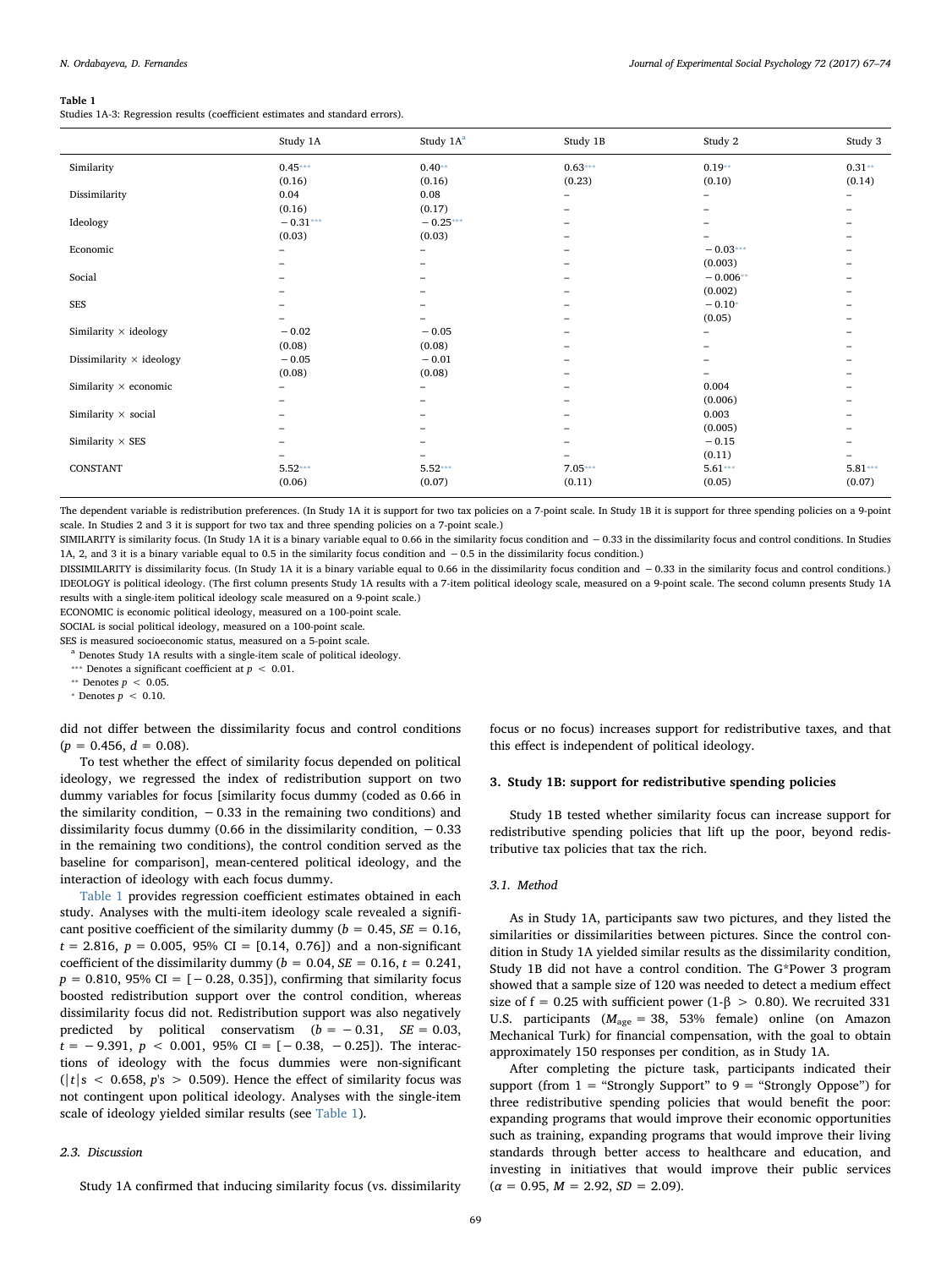#### 3.2. Results

We reverse-coded the three items measuring support for redistributive spending (so that high values would represent strong support), and we averaged these items into an index of redistribution support. A UNIANOVA on this index with similarity (vs. dissimilarity) focus as a fixed factor revealed a significant effect of focus,  $F(1, 329) = 7.585$ ,  $p = 0.006$ ,  $\eta_p^2 = 0.023$ . Similarity focus increased redistribution support  $(M = 7.37, SD = 1.90)$  over dissimilarity focus  $(M = 6.74,$  $SD = 2.24$ ,  $d = 0.30$ ). A regression analysis corroborated these findings ([Table 1](#page-2-0)).

### 3.3. Discussion

Study 1B confirmed that similarity focus increases support for redistributive spending.

## 4. Study 2: psychological process

#### 4.1. Method

Study 2 tested the psychological process behind the effect of similarity (vs. dissimilarity) focus. Participants listed the similarities or dissimilarities between two pictures. The G\*Power 3 program identified that a sample size of 118 was needed to detect a medium effect size of f = 0.25 with sufficient power (1-β > 0.80). However, we collected a significantly larger sample than required and than that used in Studies 1A and 1B, because we sought to disentangle among multiple potentially related measures in mediating the effect of similarity, and this process requires a larger sample ([Fritz & MacKinnon, 2007](#page-7-21)). We recruited 518 U.S. participants  $(M<sub>age</sub> = 35, 49%$  female) online (on Amazon Mechanical Turk and Prolific Academic) for financial compensation, with the goal to obtain approximately 250 participants per condition.

After completing the picture task, participants indicated their support for the two tax policies and the three spending policies used in Studies 1A and 1B (from  $1 =$  "Strongly Oppose" to  $7 =$  "Strongly Support,"  $\alpha = 0.87$ ,  $M = 5.59$ ,  $SD = 1.31$ ). They then completed several scales tapping into the underlying mechanism, in random order (all except one measured on a scale from 1 to 7, see the Appendix). The Appendix lists the measures used in Study 2.

Our hypothesis was that similarity (vs. dissimilarity) focus increases redistribution support because it boosts the perceived similarity of individuals' dispositional inputs, which, in turn, weakens the justification of individuals' dissimilar outcomes and lowers the perceived fairness of the unequal wealth distribution. To test this process, we measured the perceived similarity of dispositional inputs (2 items: hard work, motivation;  $r = 0.74$ ,  $M = 3.57$ ,  $SD = 1.57$ ), just-world beliefs which capture the belief that individuals' dissimilar outcomes are justified (4 items: e.g., "People who get 'lucky breaks' have usually earned their good fortune," Rubin & Peplau, [1975;](#page-7-22)  $\alpha = 0.78$ ,  $M = 3.42$ ,  $SD = 1.23$ ), and the perceived fairness of the wealth distribution (2 items: e.g., "To what extent do you feel that incomes are distributed fairly or unfairly across the U.S. population?" [Dawtry et al., 2015](#page-7-5);  $r = 0.85$ ,  $M = 2.23$ ,  $SD = 1.43$ ).

We included additional measures to test alternative explanations. First, it is possible that similarity focus affects the perceived similarity of external circumstances (2 items: luck, opportunity;  $r = 0.62$ ,  $M = 3.25$ ,  $SD = 1.45$ ) or individuals' outputs (2 items: income, wealth;  $r = 0.86$ ,  $M = 2.23$ ,  $SD = 1.43$ ). Next, it is possible that similarity focus changes perceptions of self-interest (personal gain) from redistribution (3 items;  $\alpha = 0.89$ ,  $M = 4.38$ ,  $SD = 1.63$ ). Furthermore, it is possible that similarity focus influences the perceived subjective inequality in society ([Dawtry et al., 2015](#page-7-5); a Gini index was computed for each participant using their estimates of the average income level earned by people in each quintile of the income distribution, the Appendix reports

the scale and the computation method;  $M = 0.38$ ,  $SD = 0.16$ ). Finally, it is possible that similarity focus changes people's belief in the equality principle that all individuals are entitled to equal rewards regardless of their individual contributions [\(Deutsch, 1975](#page-7-23);  $M = 3.14$ ,  $SD = 1.68$ ).

To test whether the effect of similarity focus was contingent upon individuals' economic or social ideology, we measured economic and social conservatism ([Everett, 2013](#page-7-24); economic conservatism included attitudes toward fiscal responsibility, business, limited government, gun ownership, welfare benefits\*;  $\alpha = 0.71$ ,  $M = 54.08$ ,  $SD = 19.96$ ; and social conservatism included attitudes toward abortion\*, family unit, religion, traditional marriage, traditional values, patriotism, military, national security;  $\alpha = 0.88$ ,  $M = 54.53$ ,  $SD = 24.50$ ; both scales ranged from  $0 =$  "Very Negative" to  $100 =$  "Very Positive"; \* marks reverse-scaled items). To test if the effect depended on SES, we measured SES (from  $1 =$  "high class" to "5 = "low class";  $M = 3.61$ ,  $SD = 0.90$ ), which was reverse-coded for the analyses (so that high values would denote high status).

#### 4.2. Results

#### 4.2.1. Effect of similarity focus on redistribution support

All 518 participants completed the redistribution support items, 517 participants completed the measure of external circumstances, 514 completed the equality principle measure, and 516 completed the remaining measures. We averaged support across five redistributive policies into an index of redistribution support. A UNIANOVA on this index with similarity (vs. dissimilarity) focus as a fixed factor revealed a significant effect of focus,  $F(1, 516) = 7.018$ ,  $p = 0.008$ ,  $\eta_p^2 = 0.013$ : similarity focus led to significantly higher support for redistribution  $(M = 5.74, SD = 1.27)$  than dissimilarity focus  $(M = 5.43, SD = 1.43,$ Cohen's  $d = 0.23$ ).

To check if this effect was contingent upon economic ideology, social ideology, or SES, we regressed the index of redistribution support on focus (coded as 0.5 for similarity, −0.5 for dissimilarity), meancentered measures of economic ideology, social ideology, and SES, as well as their interactions with focus. Redistribution support was significantly positively predicted by similarity (vs. dissimilarity) focus  $(b = 0.19, t = 2.012, p = 0.045, 95\% \text{ CI} = [0.005, 0.38]),$  negatively predicted by economic conservatism  $(b = -0.032, t = 10.704,$  $p < 0.001$ , 95% CI = [-0.038, -0.026]), social conservatism  $(b = -0.006, \quad t = -2.479, \quad p = 0.013, \quad 95\% \quad \text{CI} = [-0.011,$  $-0.001$ ]), and marginally significantly predicted by SES ( $b = -0.10$ ,  $t = -1.884$ ,  $p = 0.060$ , 95% CI = [-0.205, 0.004]). All coefficients of interactions were non-significant ( $|t|$  s < 1.379,  $p$ 's > 0.168). Hence the effect of similarity focus was not contingent upon economic ideology, social ideology, or SES.

#### 4.2.2. Underlying process

[Table 2](#page-4-0) displays the correlations among all mediators, mediators' correlations with redistribution support, the effect of similarity focus on each mediator, and Model 4 results (from the Process command in SPSS; [Hayes, 2013\)](#page-7-25) showing the role of each mediator in mediating the effect of similarity focus on redistribution support.

To examine the underlying process, we first tested the effect of similarity (vs. dissimilarity) focus on each mediator. Similarity (vs. dissimilarity) focus influenced the hypothesized process elements – dispositional inputs, just-world beliefs (denoting justification of dissimilar outcomes), and distribution fairness. Specifically, similarity (vs. dissimilarity) focus marginally significantly increased the perceived similarity of dispositional inputs,  $F(1, 514) = 3.423$ ,  $p = 0.065$  $(M = 3.69, SD = 1.61$  vs.  $M = 3.44, SD = 1.50$ , respectively,  $d = 0.16$ ; it significantly lowered just-world beliefs,  $F(1, 514)$  $= 5.027, p = 0.025$  ( $M = 3.31, SD = 1.24$  vs.  $M = 3.55, SD = 1.21$ , respectively,  $d = -0.20$ ); and it significantly lowered perceived distribution fairness,  $F(1, 514) = 4.455$ ,  $p = 0.035$  ( $M = 2.75$ ,  $SD = 1.48$ vs.  $M = 3.04$ ,  $SD = 1.56$ , respectively,  $d = -0.19$ ). In contrast, simi-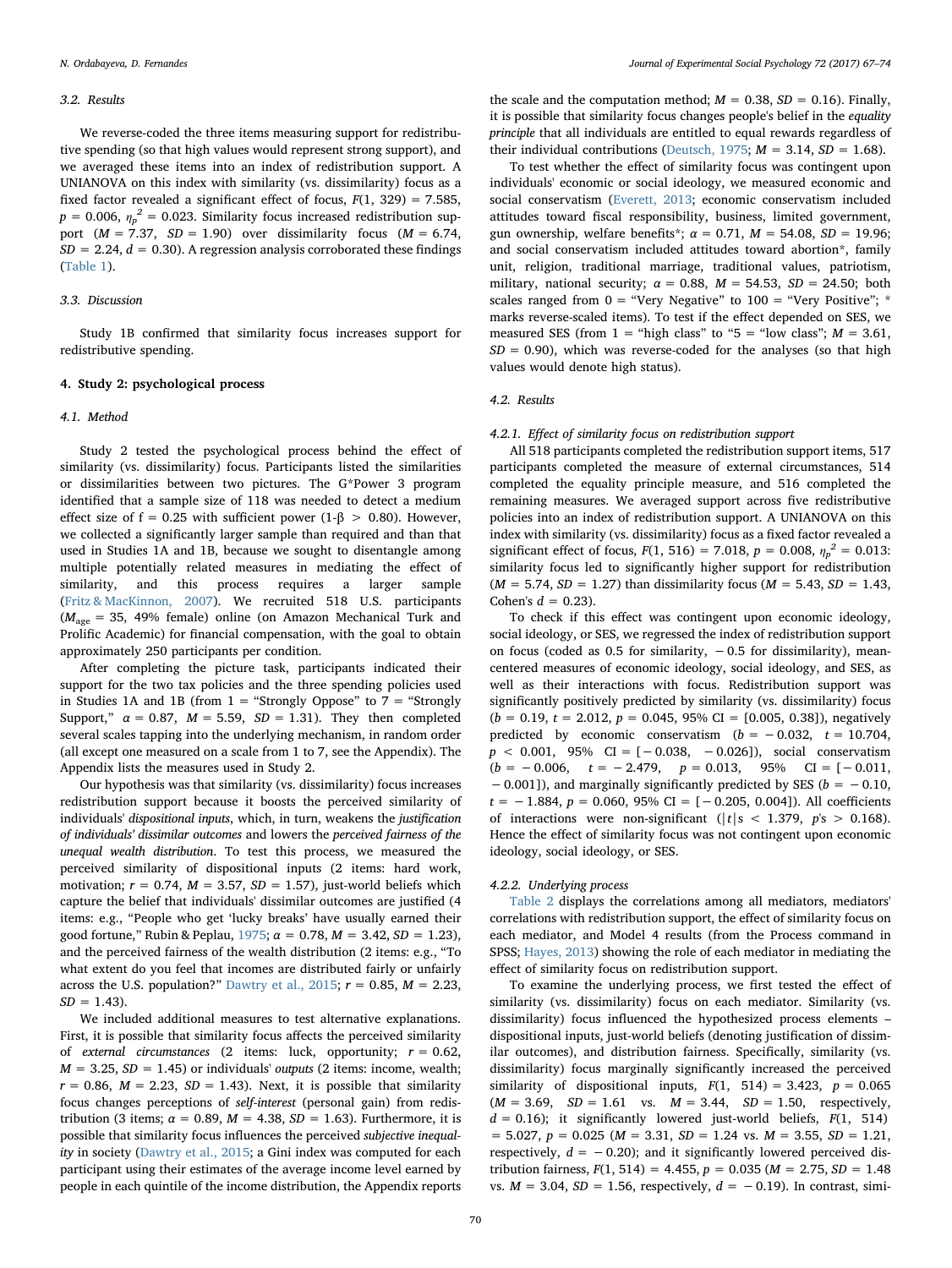<span id="page-4-0"></span>

|  | N. Ordabayeva, D. Fernandes |  |  |
|--|-----------------------------|--|--|
|--|-----------------------------|--|--|

<span id="page-4-4"></span><span id="page-4-3"></span><span id="page-4-2"></span> $- - - 98888$ 

| /ariables                                                                                                                                                                                                    | <b>Correlations</b>                      |                                       |                                        |                                  |                            |                         |  | Effect of focus    |                               | Model 4 mediation                                                                                                                                                                                                                                                                                                                                                   |
|--------------------------------------------------------------------------------------------------------------------------------------------------------------------------------------------------------------|------------------------------------------|---------------------------------------|----------------------------------------|----------------------------------|----------------------------|-------------------------|--|--------------------|-------------------------------|---------------------------------------------------------------------------------------------------------------------------------------------------------------------------------------------------------------------------------------------------------------------------------------------------------------------------------------------------------------------|
|                                                                                                                                                                                                              |                                          |                                       |                                        |                                  |                            |                         |  | 9 F and $p$ values |                               | Indirect effect a, SE, 95% CI                                                                                                                                                                                                                                                                                                                                       |
| Redistribution support $(N = 518)$<br>4. Distribution fairness <sup>4</sup> ( $N = 516$ )<br>2. Dispositional inputs <sup><math>a</math></sup> (N = 516)<br>3. Just world beliefs <sup>a</sup> ( $N = 516$ ) | $-0.418***$<br>$-0.585***$<br>$0.270***$ | $-0.140***$<br>$-0.158***$            | $0.609***$                             |                                  |                            |                         |  |                    | $F(1, 516) = 7.018 p = 0.008$ | F(1, 514) = 4.455 $p = 0.035$ a = 0.1407, SE = 0.0685 95% Cl = [0.0141, 0.2839]<br>F(1, 514) = 3.423 p = 0.065 a = 0.0560, SE = 0.0322 95% CI = [0.0011, 0.1281]<br>F(1, 514) = 5.027 $p = 0.025$ a = 0.1058, SE = 0.0501 95% CI = [0.0145, 0.2119]                                                                                                                 |
| External circumstances $(N = 517)$<br>6. Individual outputs $(N = 516)$                                                                                                                                      | $-0.222***$<br>$-0.315***$               | $0.114***$<br>$0.289***$              | $0.358***$<br>$0.603***$               | $0.464***$<br>$0.502***$         | $0.446***$                 | $\overline{a}$          |  |                    |                               | F(1, 514) = 1.139 p = 0.286 a = 0.267, SE = 0.370 95% CI = 1-0.0214, 0.0860]<br>F(1, 515) = 0.845 $p = 0.358$ a = 0.358 (0373 95% GI = 1 -0.0350, 0.0110]                                                                                                                                                                                                           |
| 8. Subjective inequality $(N = 516)$<br>9. Equality principle $(N = 514)$<br>$r.$ Self-interest (N = 516)                                                                                                    | $0.354***$<br>$0.453***$<br>$0.104***$   | $-0.083*$<br>$0.360***$<br>$0.268***$ | $-0.204***$<br>$-0.219***$<br>$-0.290$ | $-0.388$ $\cdots$<br>$-0.177***$ | $-0.163***$<br>$-0.170***$ | $-0.306***$<br>$-0.051$ |  |                    | $F(1, 514) = 1.902 p = 0.168$ | F(1, 514) = 3.400 $p = 0.066$ a = 0.0553395% OH = 1 = 1 -0.037, 0.2055]<br>$a = 0.0155$ , SE = 0.0146 95% $CI = [-0.0033, 0.0568]$<br>$-0.224$ $+$ $-0.2369$ $0.959$ $0.879$ $0.879$ $0.879$ $0.879$ $0.879$ $0.879$ $0.879$ $0.879$ $0.879$ $0.879$ $0.879$ $0.879$ $0.879$ $0.879$ $0.879$ $0.879$ $0.879$ $0.879$ $0.879$ $0.879$ $0.879$ $0.879$ $0.879$ $0.87$ |
|                                                                                                                                                                                                              |                                          |                                       |                                        |                                  |                            |                         |  |                    |                               |                                                                                                                                                                                                                                                                                                                                                                     |

Table 2

Study 2 mediators: Correlations, effect of similarity (vs. dissimilarity) focus on each mediator, and indirect effect of similarity (vs. dissimilarity) focus on redistribution support through each mediator.

Study 2 mediators: Correlations, effect of similarity (vs. dissimilarity) focus on each mediator, and indirect effect of similarity (vs. dissimilarity) focus on redistribution support through each mediator.

<span id="page-4-1"></span>larity (vs. dissimilarity) focus did not in fluence the alternative mediators, except that it marginally significantly boosted the perceived selfinterest from redistribution,  $F(1, 514) = 3.400$ ,  $p = 0.066$  ( $M = 4.51$ ,  $SD = 1.59$  vs.  $M = 4.25$ ,  $SD = 1.66$ , respectively,  $d = 0.16$ ); for all the

remaining alternative mediators,  $F's < 1.903$ ,  $p's > 0.167$ . Next, we tested the role of each mediator in mediating the e ffect of similarity (vs. dissimilarity) focus on redistribution support by conducting a Model 4 analysis for each mediator using the Process command in SPSS ([Hayes, 2013\)](#page-7-25). Each of the three hypothesized process elements mediated the e ffect similarity (vs. dissimilarity) focus on redistribution support (indirect effect:  $a = 0.0560$ ,  $SE = 0.0322$ , 95% CI =  $[0.0011, 0.1281]$  for dispositional inputs;  $a = 0.1058$ ,  $SE = 0.0501$ , 95% CI = [0.0145, 0.2119] for just-world beliefs; and  $a = 0.1407$ ,  $SE = 0.0685$ , 95% CI = [0.0141, 0.2839] for distribution fairness). In contrast, none of the alternative mediators mediated the effect of similarity (vs. dissimilarity) focus on redistribution support  $(a = 0.0330, SE = 0.0373, 95\% CI = [-0.0350, 0.0110]$  for external circumstances;  $a = 0.0267$ ,  $SE = 0.0270$ ,  $95\%$  CI = [-0.0214, 0.0860] for individual outputs;  $a = 0.0949$ ,  $SE = 0.0533$ , 95% CI =  $[-0.0037, 0.2055]$  for self-interest;  $a = 0.0155$ ,  $SE = 0.0146$ , 95% CI =  $[-0.0033, 0.0568]$  for subjective inequality;  $a = 0.0010$ ,  $SE = 0.0409, 95\% \text{ CI} = [-0.0811, 0.0795]$  for the equality principle). This indicated that the hypothesized mediators (perceptions of dispositional inputs, just-world beliefs and distribution fairness), and not the alternative ones, drove the e ffect of similarity focus.

To test our hypothesis that similarity focus increases redistribution support because it boosts the perceived similarity of dispositional inputs, which, in turn, lowers the justi fication of dissimilar individual outcomes and the perceived fairness of the unequal distribution, we conducted a Model 6 (serial mediation) analysis with perceptions of dispositional inputs, just-world beliefs, and distribution fairness as sequential mediators. The hypothesized serial mediation model was significant ( $a = 0.0085$ ,  $SE = 0.0060$ ,  $95\%$  CI = [0.0005, 0.0259]), thereby con firming the hypothesized psychological process. [Fig. 1](#page-5-0) illustrates the causal chain.

Model 6 results showed that a one-step mediation model including the perceived similarity of dispositional inputs as the sole mediator  $(a = 0.0374, SE = 0.0225, 95\% CI = [0.0012, 0.0922]),$  and a twostep model that included just-world beliefs and distribution fairness as serial mediators  $(a = 0.0689, \, SE = 0.0347, \, 95\% \, CI = [0.0057, \, 95\% \, CI]$ 0.1428]) were also signi ficant. This shows that dispositional inputs and justi fications of inequality (embodied by the combination of justworld beliefs and distribution fairness beliefs) are also individually important in facilitating the similarity e ffect.

## 4.3. Discussion

Study 2 showed that focusing on similarity (vs. dissimilarity) boosts support for redistribution because it enhances perceptions that people are similar in dispositional inputs (hard work, motivation), which, in turn, weakens beliefs that dissimilar outcomes are justi fied and that the unequal wealth distribution is fair. The study also ruled out alternative explanations related to perceptions of external circumstances, outputs, self-interest, subjective inequality, and belief in the equality principle. Finally, Study 2 showed that the e ffect of similarity focus is not contingent upon economic ideology, social ideology, or SES.

While Studies 1A-2 uncovered the robust e ffect of similarity focus using an established manipulation from the literature ([Mussweiler,](#page-7-18) [2002\)](#page-7-18), it will be useful to verify that the e ffect holds with a more practically relevant similarity manipulation that can be used by policy makers.

71

•••• Denotes a correlation with  $p < 0.01$ . <sup>₩</sup> Denotes a correlation with  $p < 0.05$ .  $\degree$  Denotes a correlation with  $p < 0.10$ . Denotes hypothesized mediators.

\*\*\* Denotes a correlation with  $p < 0.01$ Denotes a correlation with  $p < 0.05$ . Denotes a correlation with  $p < 0.10$ . Denotes hypothesized mediators.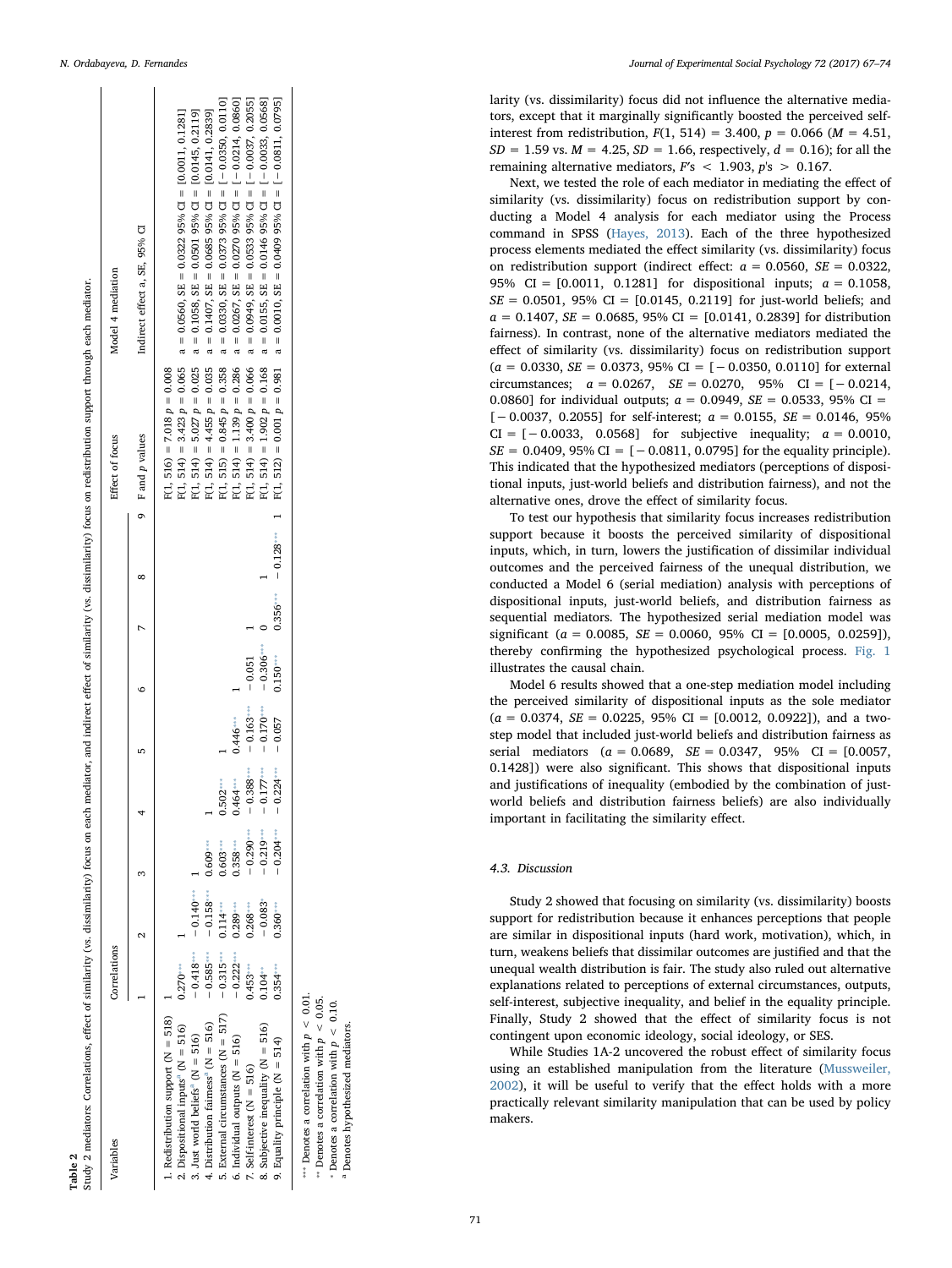<span id="page-5-0"></span>

Indirect effect of similarity (vs. dissimilarity) focus through similarity of individual inputs, just-world beliefs and distribution fairness:  $a = .0085$ ,  $SE = .0060$ ,  $95\%$  CI = [.0005, .0259]

\*\*\*  $p < .01$ , \*\*  $p < .05$ , \*  $p < .1$ 

Fig. 1. Study 2: Hypothesized serial mediation model.

## 5. Study 3: practical manipulation of similarity (vs. dissimilarity) focus

## 5.1. Method

Study 3 sought to test whether the effect of similarity focus would hold with a practical version of the similarity focus manipulation. To achieve this goal, instead of asking people to compare two black-andwhite pictures, we asked U.S. participants to list all the ways in which they were similar to or different from other Americans, since such a prompt could potentially be adopted by policy makers who wish to influence redistribution preferences. The G\*Power 3 program identified that a sample of 118 was required to detect a medium effect size of f = 0.25 with sufficient power (1- $\beta$  > 0.80). We recruited 349 U.S. participants ( $M_{age} = 32, 55\%$  female) online (on Amazon Mechanical Turk and Prolific Academic) for financial compensation, with the goal to obtain 150 participants in each condition, like in Studies 1A and 1B.

After completing the similarity (vs. dissimilarity) focus manipulation, participants indicated their support (from 1 = "Strongly Oppose" to 7 = "Strongly Support") for the two redistributive tax policies and the three redistributive spending policies used in prior studies  $(\alpha = 0.87, M = 5.83, SD = 1.18).$ 

#### 5.2. Results and discussion

We averaged support across five policies into an index of redistribution support. A UNIANOVA on this index with similarity (vs. dissimilarity) focus as a fixed factor revealed a significant effect of focus,  $F(1, 347) = 4.864$ ,  $p = 0.028$ ,  $\eta_p^2 = 0.014$ : similarity focus led to stronger redistribution support ( $M = 5.97$ ,  $SD = 1.14$ ) than dissimilarity focus ( $M = 5.69$ ,  $SD = 1.21$ , Cohen's  $d = 0.24$ ). A regression analysis corroborated these findings ([Table 1](#page-2-0)). Study 3 results indicated that our findings might inform policy makers about the types of policies (e.g., communication campaigns) that could potentially shift redistribution support. Boosting people's perception of how similar they are to their fellow citizens may, at least temporarily, boost support for redistributive policies.

## 6. General discussion

This research proposes a new strategy – prompting similarity (vs. dissimilarity) focus – to increase support for redistribution. Similarity (vs. dissimilarity) focus shifts redistribution preferences by boosting perceptions that people are similar in dispositional inputs, which, in turn, weakens the justification of people's dissimilar outcomes and the perceived fairness of the unequal wealth distribution. This effect is robust across redistributive tax and spending measures, a theoretical manipulation of similarity focus from the literature, as well as a practical manipulation of similarity focus that policy makers who wish

to shift public redistribution preferences could adopt.

Our findings contribute to the view that redistributive preferences (and beliefs that justify them) can be malleable, and they add to the emerging evidence on external manipulations that can change redistribution support.

Furthermore, our findings contribute to prior research that reported lower redistribution support in areas with high racial fragmentation ([Alesina, Baqir, & Easterly, 1999; Easterly & Levine, 1997](#page-7-26)). Past research argued that racial fragmentation erodes support for redistributive measures that help the poor, because it feeds stereotypes (that poor segments, often comprised of minorities, have unfavorable characteristics, [Dahlberg, Edmark, & Lundqvist, 2012; Senik, Stichnoth, & Van](#page-7-27) [der Straeten, 2009](#page-7-27)), and because it boosts individuals' loyalty toward their own racial group [\(Habyarimana, Humphreys, Posner, & Weinstein,](#page-7-28) [2007; Luttmer, 2001\)](#page-7-28). These explanations focused on the role of group membership (benefits vs. costs of redistribution to in-groups vs. outgroups) rather than the cognitive focus on similarity, and they drew on data that inferred group membership based on the measured overlap among individuals on inherent characteristics such as race. Our findings contribute to this stream of research by showing that the mere cognitive focus on similarity or dissimilarity, which individuals may adopt in homogeneous versus fragmented social contexts, may also play a role. Furthermore, our findings suggest that similarity effects can be experimentally induced.

Finally, by showing that similarity focus can shift individuals' justworld beliefs, our findings contribute to research on just-world beliefs, which previously reported how resistant these beliefs can be to external manipulations ([Callan, Harvey, Dawtry, & Sutton, 2013\)](#page-7-29).

While the present research identified the basic (main effect) level at which the effect of similarity focus operates, it is likely that similarity focus has higher-order, interactive effects on redistributive preferences. For example, Study 2 showed that participants' measured SES does not moderate the effect of similarity focus. However, it is possible that making individuals' low (vs. high) relative position explicitly salient with an external manipulation would moderate the similarity effect, for example, by highlighting the similarity of outputs (wealth, income) within individuals' salient social environment. This could result in a positive effect of similarity focus on redistribution support when low status is primed, but a negative similarity effect when high status is primed. In other words, the effect of similarity focus on redistribution support may operate at multiple levels, highlighting different inferences as a function of additional manipulations that are present in the environment (additional manipulations were absent in this paper). It will be important for future research to unpack the potential higherorder effects of similarity focus.

More broadly, it will be useful for future research to establish the boundaries of the similarity effect. For example, it will be interesting to test if manipulating the actual similarity of individuals' dispositional inputs can moderate the effect of similarity focus and to corroborate the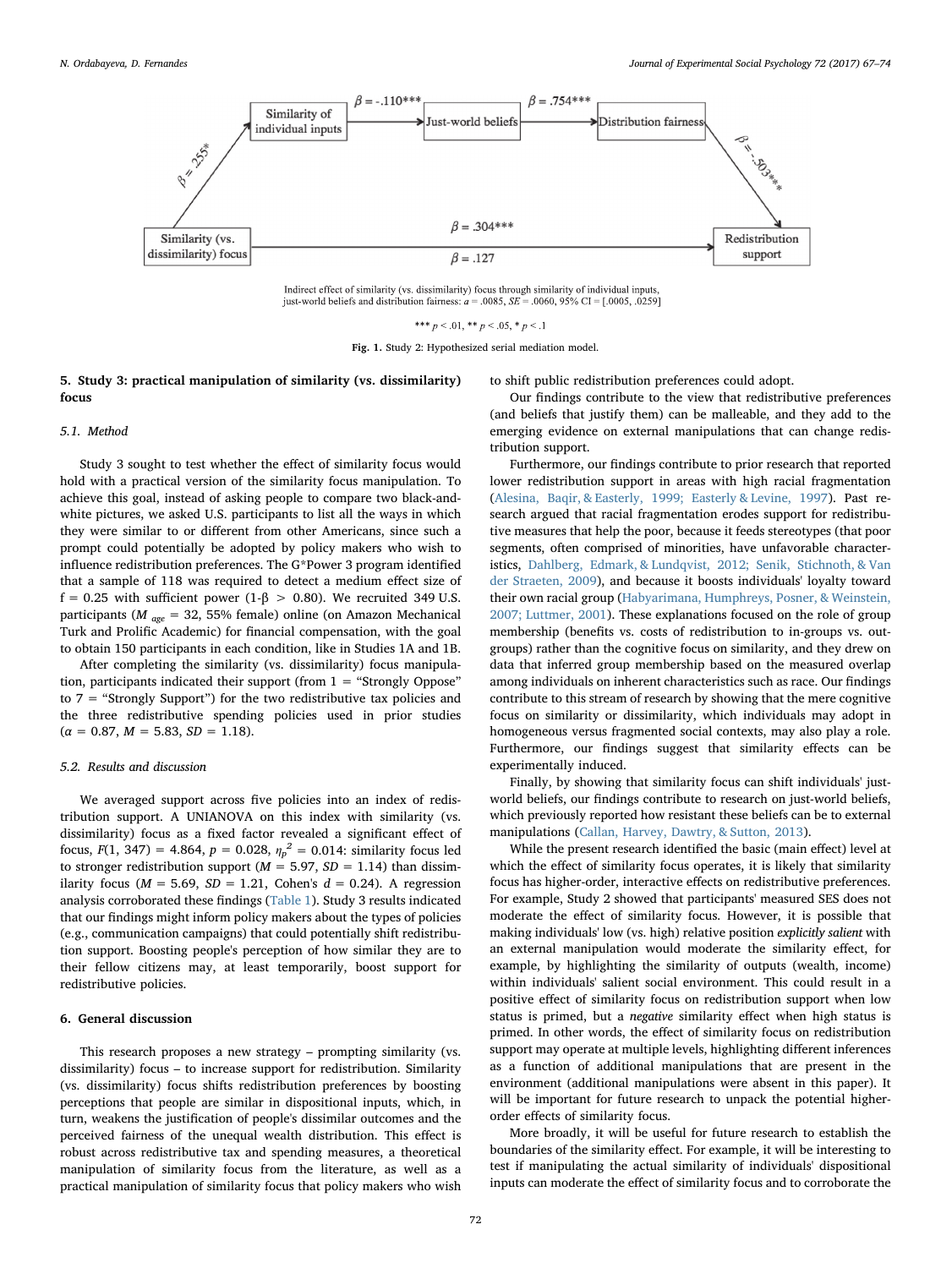mechanism underlying the similarity effect with a moderation approach.

Finally, while Study 3 showed that the similarity effect generalizes to one practical manipulation of similarity focus (when individuals think of similarities or dissimilarities between themselves and their fellow citizens), it will be useful for future research to test the effectiveness of additional similarity cues in shaping redistribution attitudes. For example, prior work has shown that similarity testing is more likely to occur when individuals evaluate a social category (e.g., superhero) rather than an exemplar (e.g., Superman) ([Nelson & Norton,](#page-7-30) [2011\)](#page-7-30). It will be interesting to test if evaluating a social category (e.g., other Americans, rich people) versus an exemplar (e.g., Joe the typical American, Bill Gates) changes redistribution preferences.

The present paper uncovers a new cognitive factor — similarity focus — that increases support for redistribution. The findings contribute to the view that preferences for redistribution can be shaped by external manipulations independently of known socioeconomic predictors such as political ideology, and they suggest that policy makers can use such manipulations to shift public support for redistribution. We hope this research will inspire future work on the role of external manipulations in distributive justice.

## Appendix A. Measures collected in Study 2

A.1. Redistribution support (Items 1 and 2 were adopted from [Chow & Galak, 2012](#page-7-7), and they were also used in Studies 1A and 3. Items 3, 4, and 5 were also used in Studies 1B and 3)

Please indicate to what extent you would support or oppose [from 1 = "Strongly Oppose" to 7 = "Strongly Support" with  $4 =$  "Neither Oppose nor Support" as the midpoint]:

- 1. Creating a new tax bracket for incomes over \$1 million.
- 2. Creating a new tax bracket for incomes over \$5 million.
- 3. Expanding programs and initiatives that improve the economic opportunities of low-income people (e.g., training).
- 4. Expanding programs and initiatives that improve the living standards (e.g., access to healthcare, education) of disadvantaged groups.
- 5. Investing in initiatives that improve public services for low-income individuals.

## A.2. Similarity of individuals' dispositional inputs

[from  $1 =$  "Very Dissimilar" to  $7 =$  "Very Similar"]

- 1. To what extent do you think people are similar or dissimilar in how hard they work (i.e. how much effort they expend)?
- 2. To what extent do you think people are similar or dissimilar in motivation?

## A.3. Just-world beliefs (from [Rubin & Peplau, 1975\)](#page-7-22)

Please indicate to what extent you agree with the following statements  $[1 = "Strongly Disagree," 2 = "Disagree," 3 = "Somewhat"$ Disagree," 4 = "Neither Agree Nor Disagree," 5 = "Somewhat Agree,"  $6 = "Agree," 7 = "Strongly Agree"$ :

- 1. By and large, people deserve what they get.
- 2. People who get 'lucky breaks' have usually earned their good fortune.
- 3. People who meet with misfortune have often brought it on themselves.
- 4. Many people suffer through no fault of their own.

## A.4. Distribution fairness (from [Dawtry et al., 2015\)](#page-7-5)

- 1. To what extent do you feel that household incomes are distributed fairly or unfairly across the U.S. population? [from  $1 =$  "Extremely Unfairly" to  $7 =$  "Extremely Fairly"]
- 2. How satisfied or dissatisfied are you with the way in which household incomes are distributed across the U.S. population? [from  $1 =$  "Extremely Dissatisfied" to  $7 =$  "Extremely Satisfied"]
- A.5. Similarity of individuals' external circumstances

[from  $1 =$  "Very Dissimilar" to  $7 =$  "Very Similar"]

- 1. To what extent do you think people have similar or dissimilar opportunities in life?
- 2. To what extent do you think people are similar or dissimilar in terms of how much luck they have in life?
- A.6. Similarity of individuals' outputs

[from  $1 =$  "Very Dissimilar" to  $7 =$  "Very Similar"]

- 1. To what extent do you think people are similar or dissimilar in how much wealth they have?
- 2. To what extent do you think people are similar or dissimilar in how much income they earn?

## A.7. Self-interest

Please indicate to what extent you agree with the following statements.

[from  $1 =$  "Strongly Disagree" to  $7 =$  "Strongly Agree"]:

- 1. To what extent do you feel that redistribution of wealth through tax and welfare is in agreement with your own financial interests?
- 2. To what extent do you feel that redistribution of wealth would benefit you?
- 3. To what extent do you feel that redistribution of wealth would improve your economic situation?

## A.8. Subjective inequality (from [Dawtry et al., 2015\)](#page-7-5)<sup>[1](#page-6-0)</sup>

In this question we are interested in the average household income that you think goes to each 20% of the population in the U.S. Consider each 20% of the population - from the poorest 20% to the wealthiest 20%. What is the average household income that is earned by each group of the population?

The draggable bars demonstrate the level of average total household income (in thousands of dollars). The range is between \$0 and \$250,000. Please drag the bar for each group (each 20% of the population) to provide your estimate of the average household income earned by the group (in thousands of US dollars).

Poorest 20% of the population

Lower-middle 20% of the population

<span id="page-6-0"></span> $^{\rm 1}$  We followed the procedure outlined in [Dawtry et al. \(2015\)](#page-7-5) to transform participants' estimates of the average income level in each income quintile into the subjective inequality (Gini) estimate. First, we computed the total estimated societal income by summing weighted incomes across the five quintiles (the weighted income of each quintile was derived by multiplying the average income level estimate provided for each quintile by 0.2 – i.e. 20% of the total population). We computed the percentage of the total societal income owned by each quintile by dividing the weighted income of each quintile by the total societal income. We then used these percentages to derive the cumulative percentage of income owned by each ascending quintile (represented by L(x), where x represents each quintile, or 20%). We computed the area under the curves x and under  $L(x)$  for each quintile using the trapezoid method. To compute the Gini index, we summed the differences between the two areas across the five quintiles.